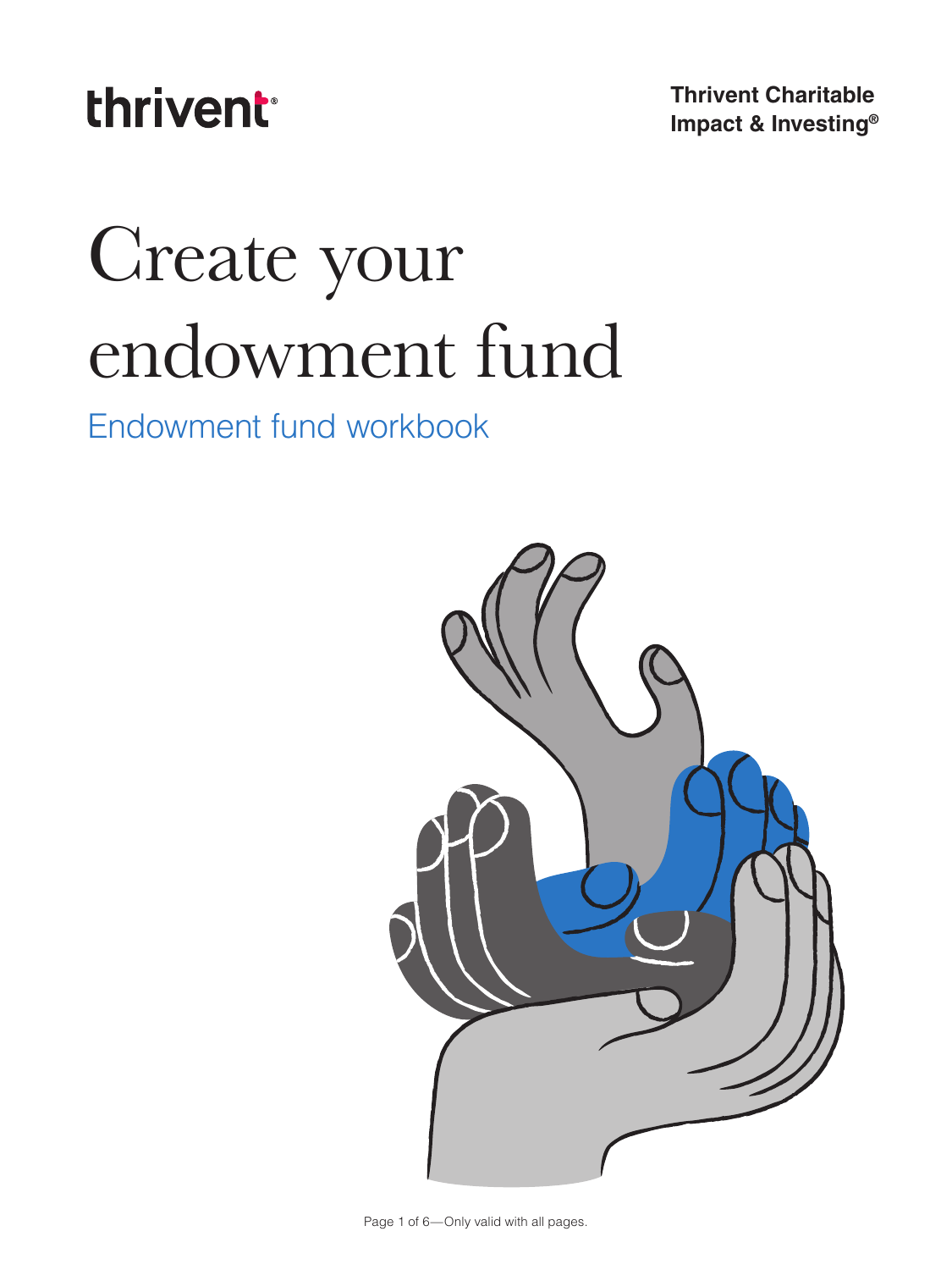## Endowment fund workbook

Any church or faith-based nonprofit organization can create a flexible fund to grow a permanent source of support for the future. If you have questions about creating your endowment fund at Thrivent Charitable Impact & Investing**®** (Thrivent Charitable), email thriventcharitable@thrivent.com or call 800-365-4172.

#### **Your organization/church**

| Organization name _____________________________     |                                                                                                                                                                                                                                |
|-----------------------------------------------------|--------------------------------------------------------------------------------------------------------------------------------------------------------------------------------------------------------------------------------|
|                                                     |                                                                                                                                                                                                                                |
|                                                     | Phone Lawrence and the contract of the contract of the contract of the contract of the contract of the contract of the contract of the contract of the contract of the contract of the contract of the contract of the contrac |
|                                                     |                                                                                                                                                                                                                                |
|                                                     |                                                                                                                                                                                                                                |
|                                                     | Name of clergy/executive director                                                                                                                                                                                              |
|                                                     | O Mr. O Ms. O Mrs. O Miss O Rev. O Other                                                                                                                                                                                       |
| <b>Your endowment fund</b>                          |                                                                                                                                                                                                                                |
|                                                     | Initial gift amount \$                                                                                                                                                                                                         |
| Fund purpose O Endowment<br>O Other-please describe |                                                                                                                                                                                                                                |

The minimum initial gift is \$25,000. Additional gifts of \$1,000 or more are welcome at any time.

#### **Investment selection**

You have the option to select your fund's investment allocation. If no box is checked, assets will be invested in the Mission Growth Portfolio.

Custom allocation with quarterly rebalancing. (Please state allocation in whole numbers; must total 100%.)

| <b>Portfolio options</b>                | <b>Investment objectives</b>                                                                                                                                             |
|-----------------------------------------|--------------------------------------------------------------------------------------------------------------------------------------------------------------------------|
| 85% equities/15% fixed income           | Invested for growth and maximum sustained support far into<br>the future.                                                                                                |
| 85% equities/15% fixed income           | Invested for growth and maximum sustained support through<br>investments aligned with mission for positive outcomes throughout<br>our shared community.                  |
| 75% equities/25% fixed income           | Invested to provide maximum support to charities through<br>investments that do well when women do well by addressing factors<br>that perpetuate violence against women. |
| % Income Portfolio<br>100% fixed income | Invested for stability and maximum distributions within a shorter<br>time horizon.                                                                                       |
| % Advisor Managed Fund                  |                                                                                                                                                                          |

Advisor Managed Funds are for customized portfolios of \$250,000 or more. Please contact Thrivent Charitable for more information.

As per IRS regulations, investment recommendations are advisory only and Thrivent Charitable may, at its sole and absolute discretion, follow or decline to follow your recommendation. Thrivent Charitable may at any time, at its sole and absolute discretion, change the investment of all or any portion of the assets in the fund. Upon acceptance of your recommendation, the investments will be administered in accordance with the financial policies of Thrivent Charitable. Investments are subject to normal market and interest rate fluctuation risks, and any gain or loss generated by the above investments will be reflected accordingly in the fund's value. You may change your investment selection should your endowment needs change.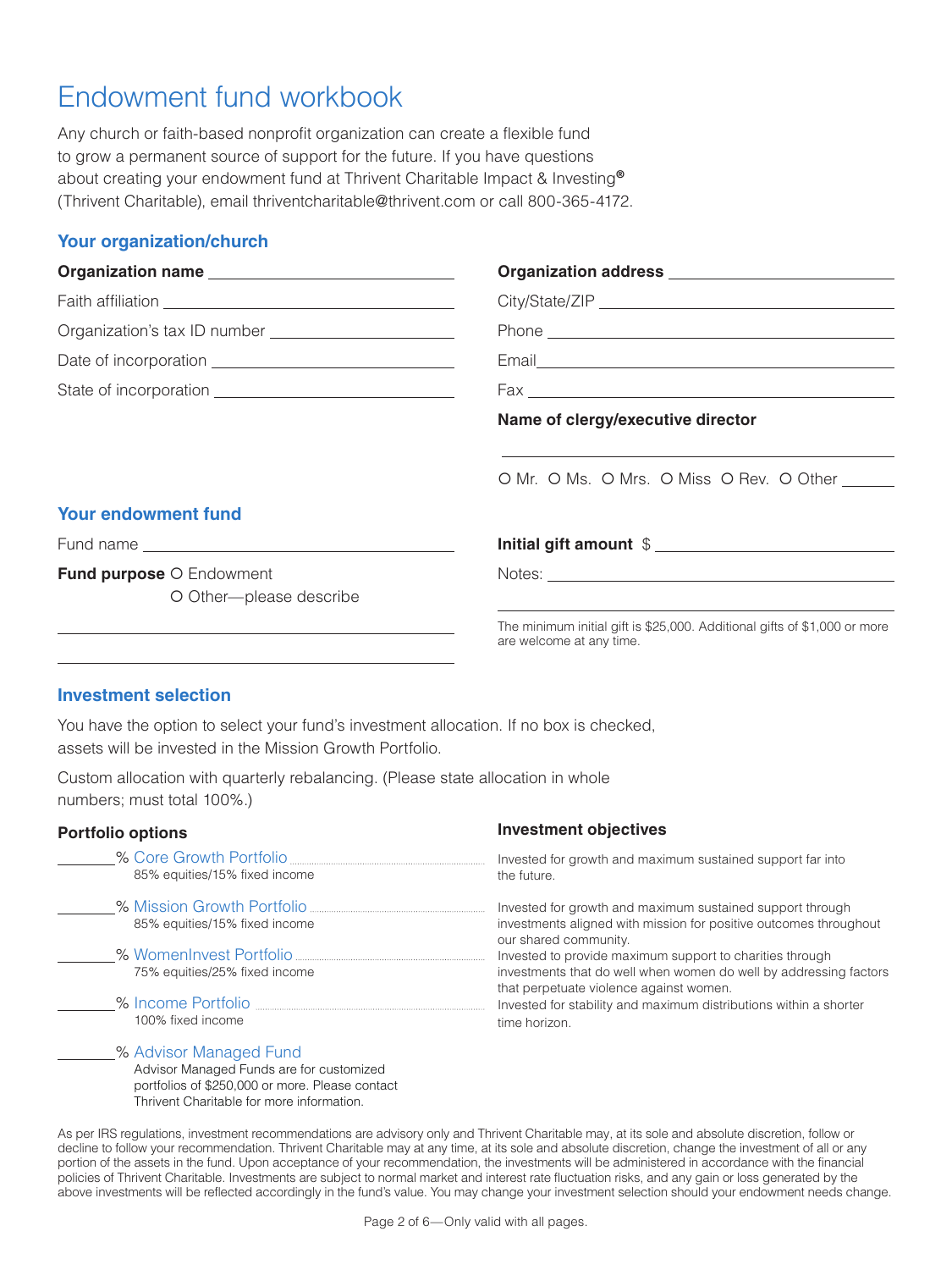#### **Your fund's advisor**

Please provide both name and title as it pertains to the fund (example: John Doe, Endowment Committee Chair).

| O Home O Cell O Business |
|--------------------------|
|                          |

#### **Person who will have read-only access to your fund**

| (Example: office administrator)                                                                                                                                                                                                      |
|--------------------------------------------------------------------------------------------------------------------------------------------------------------------------------------------------------------------------------------|
| Name of person <u>example and the set of the set of the set of the set of the set of the set of the set of the set of the set of the set of the set of the set of the set of the set of the set of the set of the set of the set</u> |
| Title <u>supplementary and the second contract of the second contract of the second contract of the second contract of the second contract of the second contract of the second contract of the second contract of the second co</u> |
|                                                                                                                                                                                                                                      |
| O Home O Cell O Business                                                                                                                                                                                                             |
|                                                                                                                                                                                                                                      |

#### **Contingent charitable beneficiary**

Please indicate how your fund is to be directed should you lose your tax-exempt status or are no longer a viable organization. If no box is checked, Thrivent Charitable assumes your recommendation *would benefit the Thrivent Charitable Impact & Investing Community Impact Fund.*

O Thrivent Charitable Impact & Investing Community Impact Fund

O One or more Impact Fund(s):

- Disaster Response & Resiliency
- O ELCA Impact Fund
- O Education Impact Fund
- O LCMS Impact Fund
- O The Health Impact Fund
- O WELS Impact Fund
- O The Human Services Impact Fund
- Ecumenical & Interfaith Impact Fund

O Other

#### **Additional notes**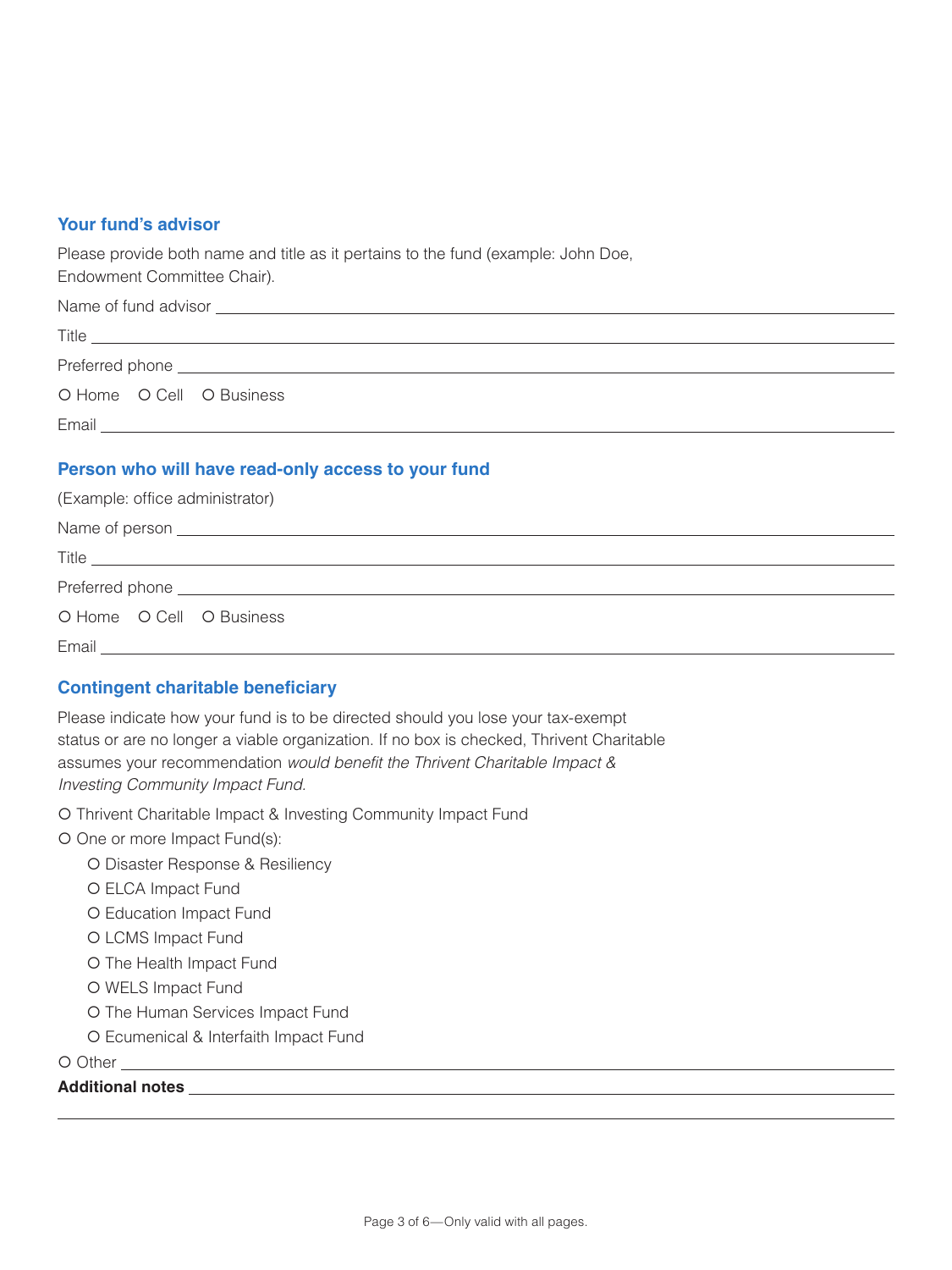## Professional advisor information

This section is to be completed by the organization's professional advisor, when a professional advisor is part of the gift process. The professional advisor must review the Thrivent Charitable Impact & Investing Gift Advocate Code of Ethics and sign the acknowledgment. Once this workbook is received by Thrivent Charitable, a Fund Agreement will be prepared for the signature authorized by the organization. The Fund Agreement will be sent to the organization's fund advisor and a copy to the professional advisor.

#### **Additional professional advisor assisting with gift** if applicable

| Regional Advisor Group (for Thrivent financial advisors only) [2012] [2012] [2012] [2012] [2012] [2012] [2012] [                                                                                                               |
|--------------------------------------------------------------------------------------------------------------------------------------------------------------------------------------------------------------------------------|
| Street Lawrence and Contract Contract Contract Contract Contract Contract Contract Contract Contract Contract Contract Contract Contract Contract Contract Contract Contract Contract Contract Contract Contract Contract Cont |
|                                                                                                                                                                                                                                |
|                                                                                                                                                                                                                                |
|                                                                                                                                                                                                                                |
|                                                                                                                                                                                                                                |
|                                                                                                                                                                                                                                |
|                                                                                                                                                                                                                                |

## Send your fund workbook

#### **Once your fund workbook is**

**completed, please send it to:** Thrivent Charitable Impact & Investing PO Box 8072 Appleton, WI 54912-8072

#### **If you have questions**:

Phone: 800-365-4172 Email: thriventcharitable@thrivent.com Fax: 612-844-4109 Web: [thriventcharitable.com](https://www.thriventcharitable.com/)

Thrivent Charitable will establish your fund and send a confirmation along with information on how to access your fund and begin making grants.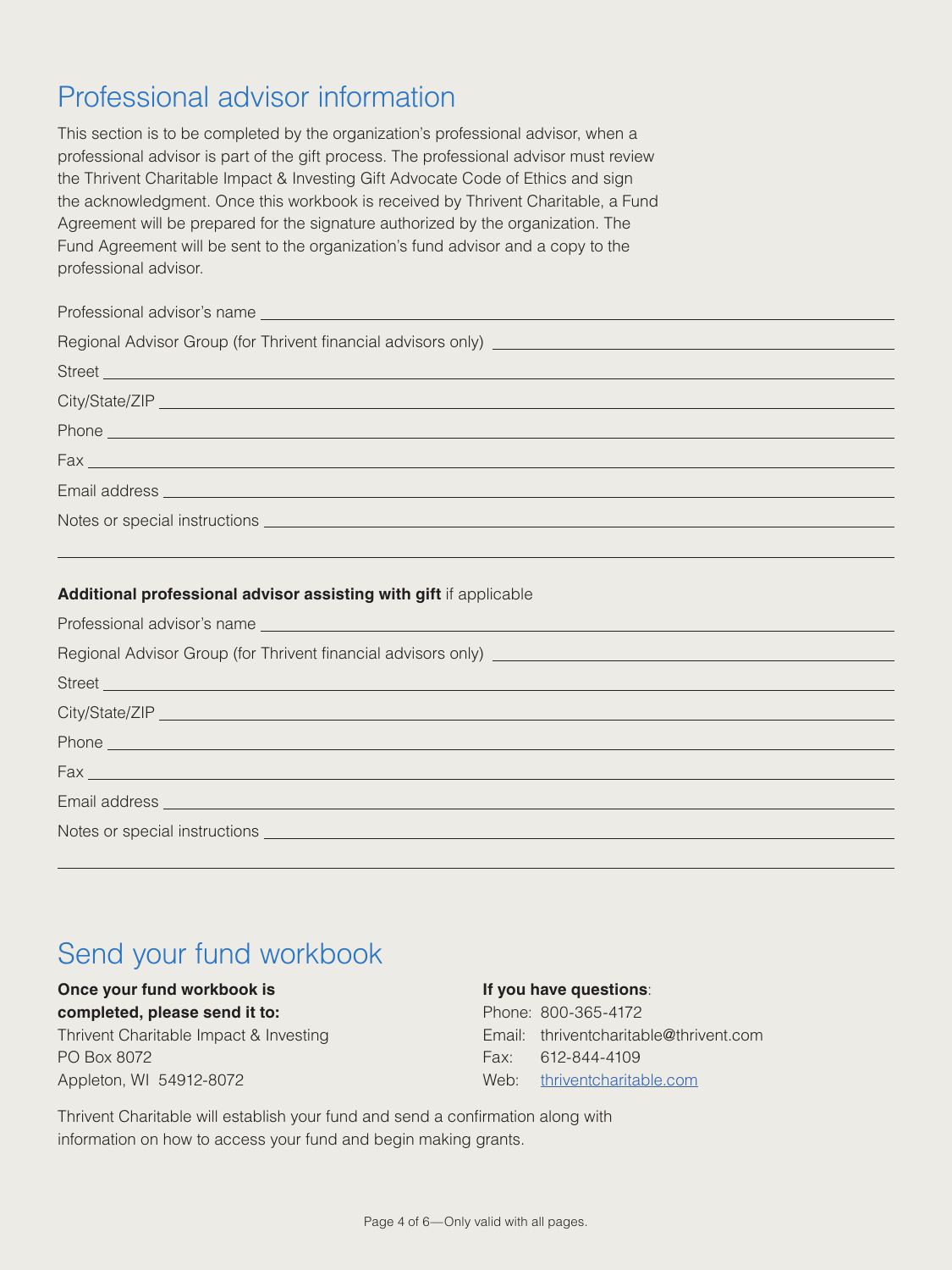## Gift Advocate Code of Ethics

The purpose of this code is to encourage responsible charitable gift planning by all who are active in advocating gifts to benefit Thrivent Charitable Impact & Investing**®**. Professional advisors, such as gift planners, insurance agents, financial advisors, board members and Thrivent Charitable staff, are collectively referred to as "gift advocates."

#### **Philanthropic motivation**

First and foremost, charitable gifts should always be made with a desire on the part of the donor to support the humane work of charitable institutions.

#### **Trust**

A gift advocate will act with fairness, honesty, integrity and openness and shall strive at all times to represent and promote the concept of stewardship.

#### **Professionalism**

A gift advocate shall advise donors only in areas in which he or she is qualified. Acting in the interest of Thrivent Charitable, the donor shall be encouraged to discuss proposed gifts with legal and tax advisors of the donor's choice.

#### **Privacy**

A gift advocate will not share, sell or exchange donor or fund advisor names, addresses, email addresses or telephone numbers. Disclosures regarding gifts will be made only to those parties specifically noted by the donor or fund advisor.

#### **Explanation of gifts**

A gift advocate shall make every effort to ensure that donors receive a full explanation of how the proposed gift works on their behalf.

#### **Acknowledgment of Ethical Pledge**

I have read the Thrivent Charitable Gift Advocate Code of Ethics and agree to abide by the principles stated therein.

Signature of professional advisor Date

 $\overline{a}$ 

 $\overline{a}$ 

Signature of professional advisor Date Date Control of the United States of Date Date Date Date Date Date Date

#### **Financial and tax implications**

Congress has provided tax and financial incentives for charitable giving. To that end, the emphasis in this statement on philanthropic motivation in no way minimizes the necessity and appropriateness of a full and accurate explanation by the gift advocate of those incentives and their implications for the donor.

#### **Full disclosure**

The role and relationship of all parties involved in the making and distribution of gifts shall be fully disclosed to the donor.

#### **Full compliance**

A gift advocate shall comply with all applicable federal and state laws and regulations at all times.

#### **Compensation**

Payment of finder's fees, commissions or other fees by Thrivent Charitable to a gift advocate as a condition for the delivery of a gift is never appropriate.

#### **Affidavit**

As a Thrivent Charitable gift advocate, I hereby pledge to abide by and adhere to the ethical standards, practices and principles documented here.